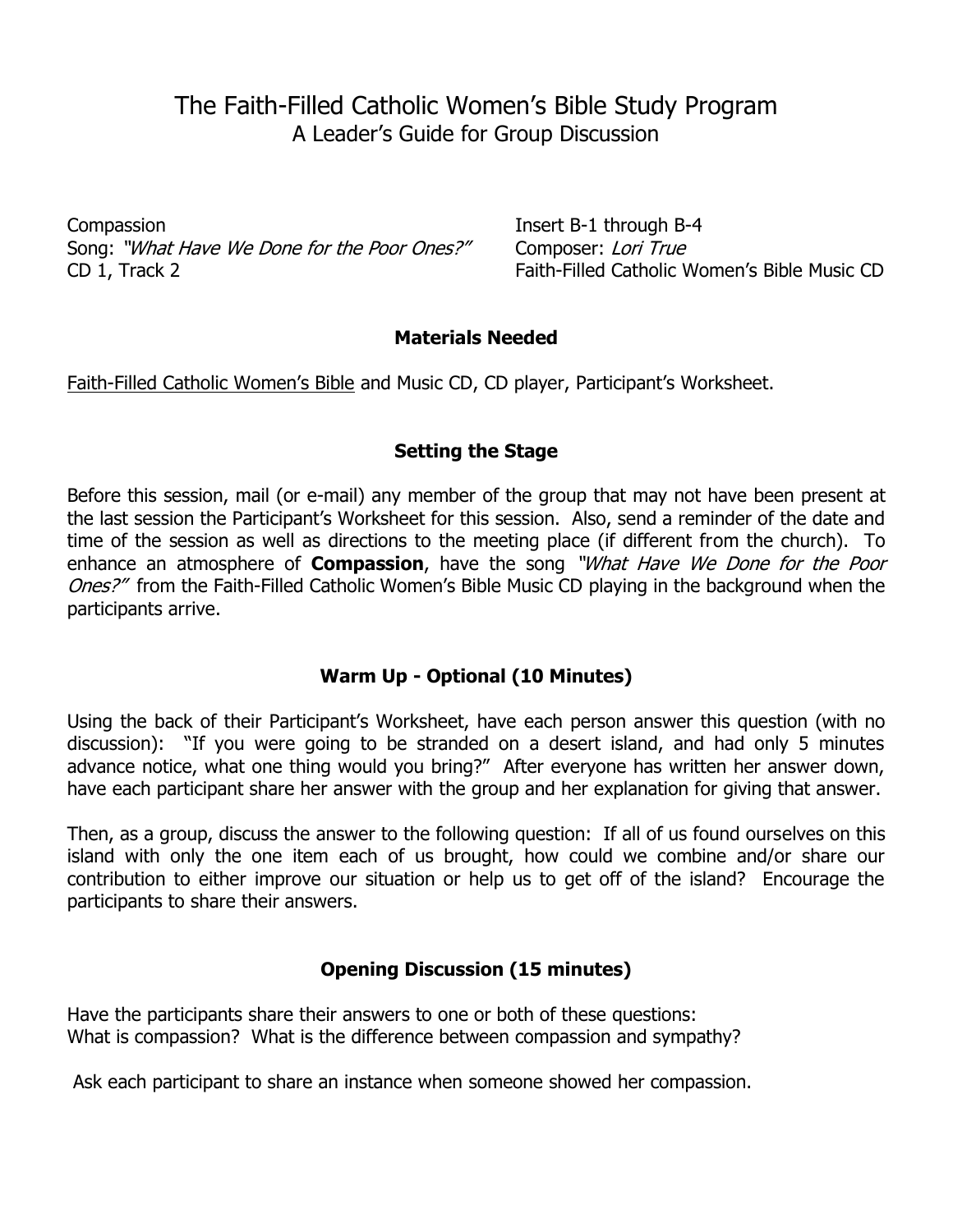# **Spiritual Awakening - Opening Prayer (5 minutes)**

Ask a volunteer to read aloud the **Profile in Faith** article, "*Veronica"* on the top of insert page B-3. Then, after a brief period of silence, ask the participants to join together in the **Prayer** on the bottom of insert page B-1.

## **Spiritual Awakening - Recognizing (5 minutes)**

**Leader:** Jesus often spoke about how He was moved with pity or compassion. Ask for volunteers to read aloud each of the Scripture passages in the **Recognizing** section of **Spiritual Awakening** on insert page B-2. Remind the participants that each reader will pause for a few seconds of silence after each passage to allow anyone to offer any spontaneous thought, prayer, praise or thanksgiving that this Scripture might inspire. After the final Scripture is read, ask the group, "What else do these Scriptures teach us about **Compassion**?" Share and discuss any responses.

# **Spiritual Awakening - 1 st Reflection (15 minutes)**

After having a volunteer read aloud the "Story of the Good Samaritan" in **Luke 10:29-37 (Page 119 NT)**, ask the participants to share their answers to the following questions:

What are the parallels to the story of the Good Samaritan in today's society? Give an example of a recent opportunity you have had to respond to someone in need. What was the situation? How did you respond? If you failed to respond to the person in need, what were your reasons? How did you feel? Share and discuss your answers with each other.

# **Spiritual Awakening - 2 nd Reflection (15 minutes)**

Have another volunteer read **Matthew 15:32 (Page 40 NT)**. Ask the participants to share their thoughts on what this demonstration of compassion by Jesus teaches us about being sensitive to others' needs. How does this lesson apply to us as individuals or as a society?

# **Group Prayer (5 minutes)**

**Leader:** Let us now pray together for those less fortunate in the world. Lord, open our hearts with compassion today and every day. We ask You today to accept our praises, hear our thanks and answer our prayers for the intentions we voice and for the intentions we keep in our hearts: **enter aloud all individual intentions**. Knowing the compassion of Your Most Blessed Sacred Heart, we ask these things in Your name. Amen.